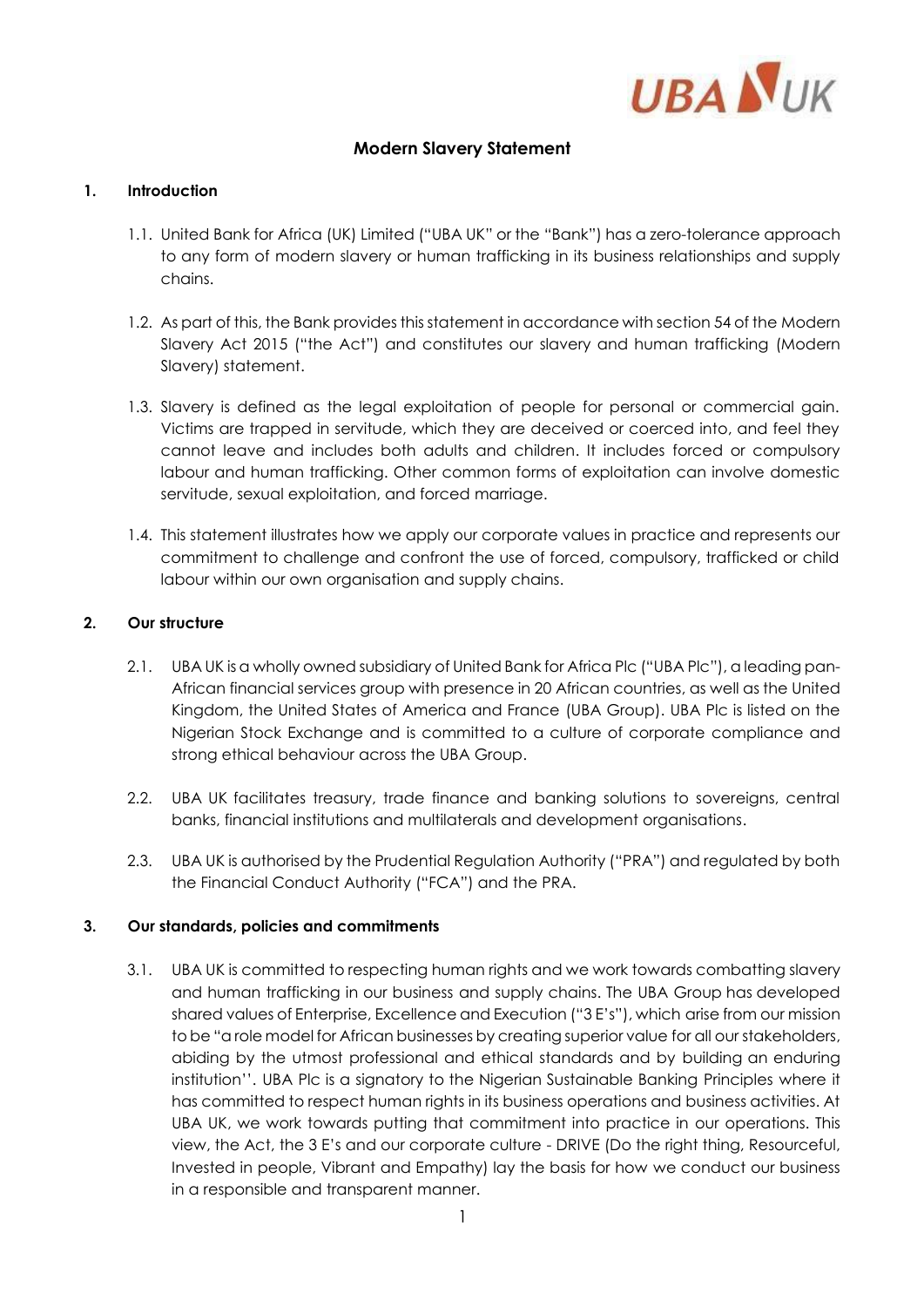

3.2. The Bank's Modern Slavery Statement is supported by a framework of internal policies and procedures which are designed to assist in the prevention, detection, management and reporting of slavery and human trafficking. This reflects our commitment to acting ethically and with integrity in all our business relationships, and is duly articulated in our Ethical Policy, Outsourcing Policy and Procedure, Procurement Management Framework, Anti-Money Laundering & Financial Crime Policy, our Whistleblowing Policy, as well as our other internal Human Resource ("HR") policies and procedures.

## **4. Our processes and procedures**

#### **Our employees**

- 4.1. UBA UK is committed to fostering an environment that is ethical, honest and kind. This forms the foundation of our corporate culture and how we treat our employees.
- 4.2. We recognise that the knowledge, responsibility and conduct of our staff play an important role in mitigating the risk of slavery and human trafficking within the Bank. Our Employee Handbook, Code of Conduct and Culture Statement all set out the key standards for behaviour and conduct that apply to all employees. The application of these documents is underpinned by a framework of policies, practices and trainings which aim at ensuring that employees understand what is expected of them.
- 4.3. UBA UK undertakes a rigorous and appropriate recruitment screening process in order to safeguard against slavery and human trafficking and to ensure that all employees are recruited lawfully and in compliance with UK legislation and regulations.

#### **Our customers and counterparties**

- 4.4. Modern slavery is a crime and as such criminals responsible will attempt to hide proceeds in the financial system and legitimise them. The Bank has a responsibility to deter, detect and prevent illicit use of the financial system by criminals.
- 4.5. UBA UK has developed a robust due diligence framework, which includes Anti-Money Laundering and Know Your Customer processes and procedures, designed to conduct appropriate due diligence checks on its customers and counterparties at onboarding and at regular intervals thereafter. This enables the Bank to detect and prevent money laundering and other financial crime within our systems.

# **Our suppliers**

- 4.6. UBA UK has a number of third-party suppliers of services IT and communications, property, office cleaning and other facilities management services, transport such as taxi services and couriers, marketing such as printed merchandise suppliers, office equipment and supplies, outsourcing and professional services such as auditors, legal counsel, banks, insurers and recruitment agencies.
- 4.7. The Bank conducts a rigorous process of due diligence on all partners and third-party suppliers as well as new and existing outsourcing arrangements, and this is detailed in our Procurement Management Framework and our Outsourcing Policy and Procedures. Any